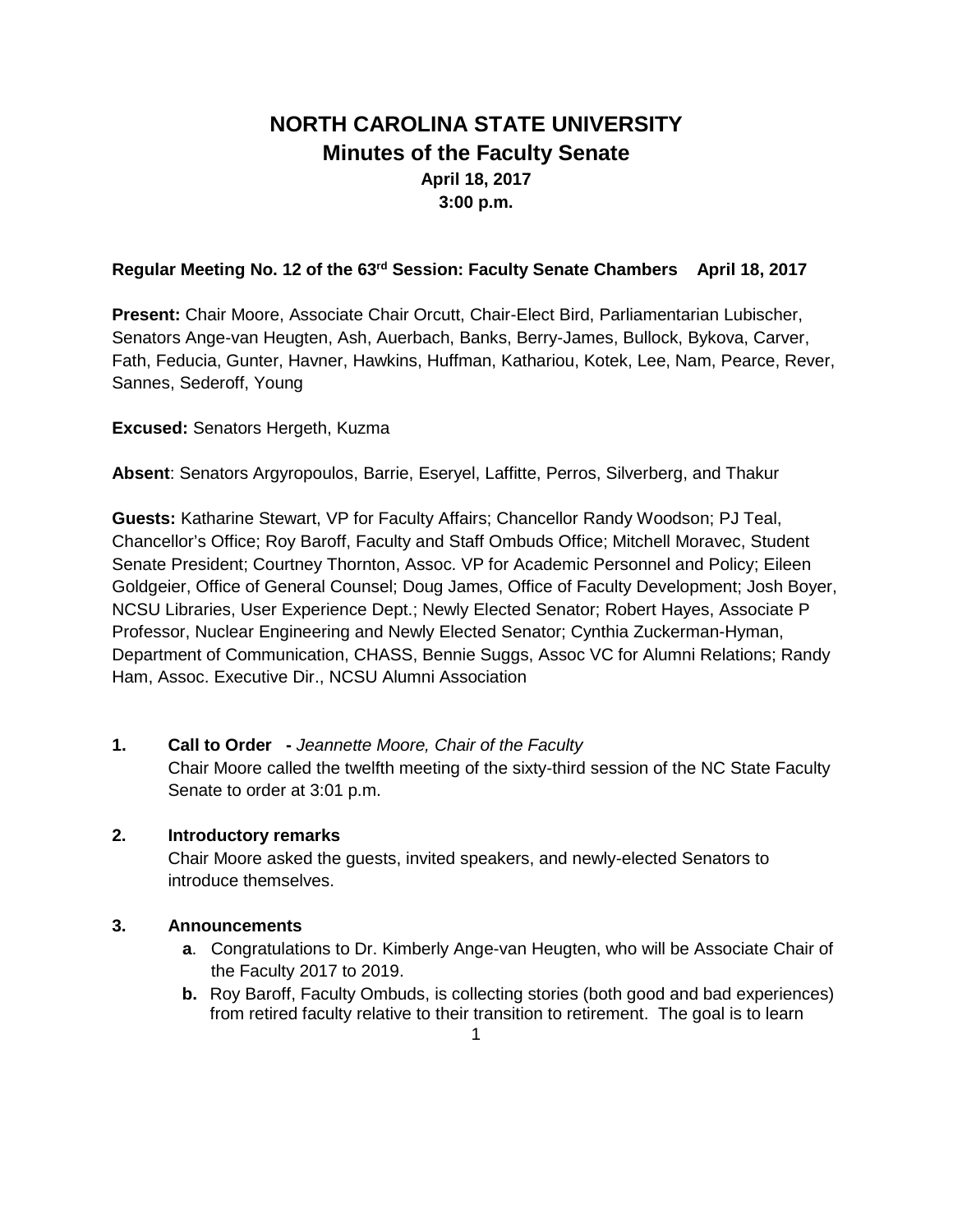from all stories and develop a set of "best practices" that supported a positive/constructive retirement, i.e., that worked well for the faculty member and the department - an all win outcome. Information will be aggregated to provide confidentiality of the source and shared with Deans, Dept. Heads, and other appropriate administrators. Roy's contact information is at: <https://facultyombuds.ncsu.edu/>

- **c.** Dr. Katie Perry, who has been serving faculty as Senior Vice Provost working on Faculty Affairs since 2009, is retiring. Dr. Courtney Thornton, Associate Vice Provost for Academic Personnel and Policy, will be taking over many of Dr. Perry's roles along with other duties. See: <https://provost.ncsu.edu/news/2017/04/outstanding-faculty-support/>
- **d.** There is an article about Faculty Affairs along with an interview of Dr. Katharine Stewart, Vice Provost for Faculty Affairs, at: <https://provost.ncsu.edu/news/2017/04/get-to-know-faculty-affairs/>
- **4. Approval of the Minutes, Regular Meeting No.11 of the 63rd Session, April 4, 2017** Associate Chair Orcutt called for a motion to approve the minutes for the eleventh meeting of the 63rd session of the NC State Faculty Senate. A motion and second were made and the minutes were unanimously approved, with noted grammatical corrections.

## **5. Alumni Association Gift to Outgoing Chair of the Faculty**

### *Benny Suggs, Associate Vice Chancellor of Alumni Relations*

Mr. Suggs, who attended the meeting to present a gift to the Chair of the Faculty, was introduced by Chancellor Woodson. Chancellor Woodson began his introduction with thanks to Chair Moore for her outstanding leadership as Chair of the Faculty. He stated that what he admires most about Chair Moore is how transparent she is, and how much she wants this body to be transparent with administration, and vice versa. He pointed out that the lines of communication have always been very strong between the Chair of the Faculty and Holladay Hall, with both the Provost and the Chancellor and that he is very grateful for that fact. He continued by stating that he is very grateful for Chair Moore's leadership and then recognized Mr. Suggs, who was present at the meeting to present a special gift to her.

Mr. Suggs offered his thanks to Chancellor Woodson and to the Faculty Senate for allowing him and his colleague Randy Ham, to be in the meeting to make a special presentation. He stated that faculty recognition has been a big part of the Alumni Association for a long time. Since 1968, he continued, the Alumni Association has been providing recognition and gratitude for the incredible job that the Faculty Senate and the Chair of the Faculty does at NC State University. "We just cannot overstate the importance that you represent to these incredible students here and future students at NC State."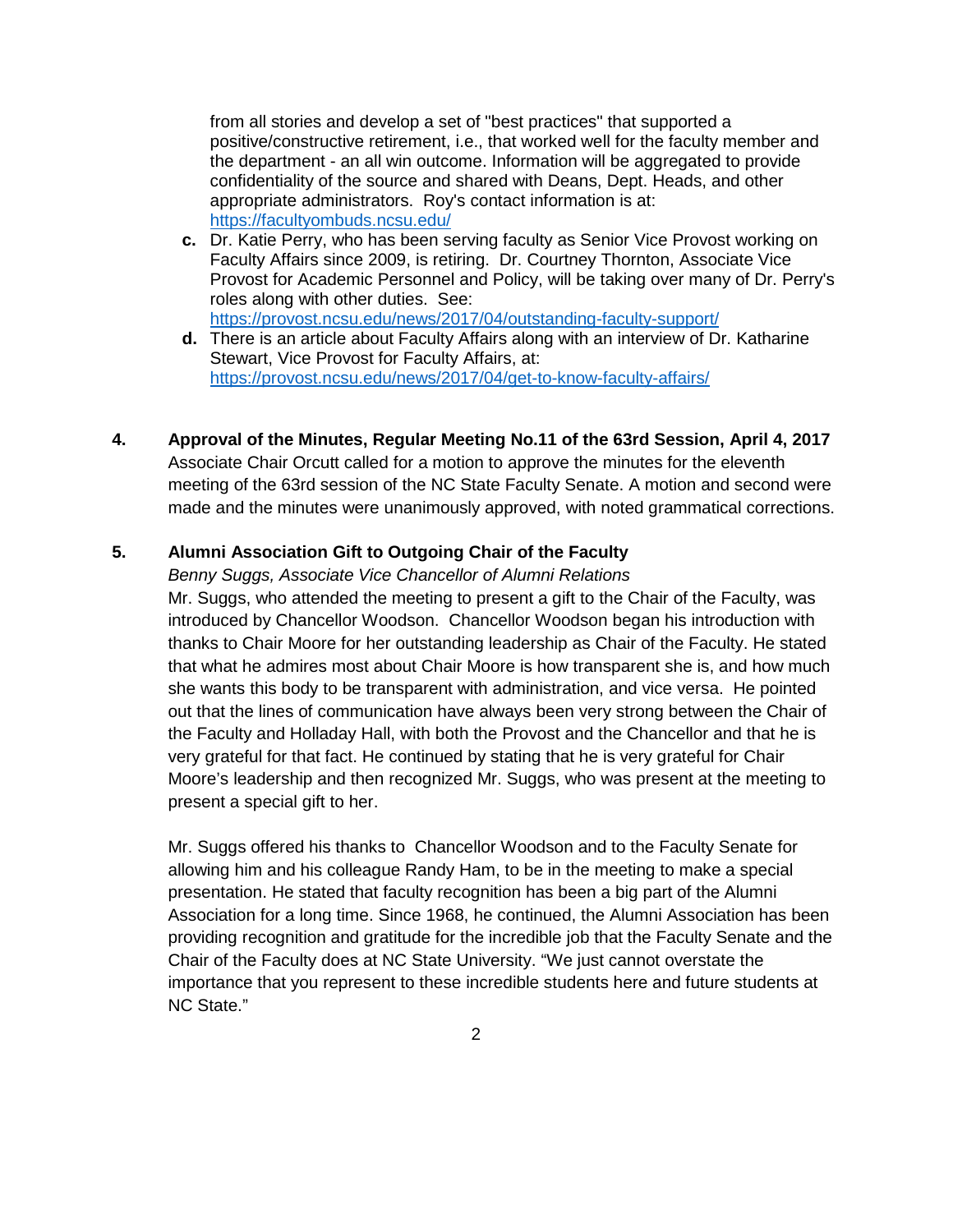He invited the Faculty Senate to join Chancellor Woodson and members of the Board and friends and family of 32 NC State colleagues at the Park Alumni Center for the annual Distinguished Faculty Awards later in the afternoon at 4:00 p.m.

Mr. Suggs then congratulated Chair Moore for the "dynamite job" that she has done and stated that it has been a pleasure working together. He then presented Chair Moore with a lovely Alumni Association chair to commemorate her service to the Faculty Senate and the University. The Senators joined in his congratulations with a rousing round of applause.

Chair Moore thanked the Alumni Association for the work that they do in working so closely with faculty and students to provide a lot of support to everyone.

Chair Moore then encouraged the Faculty Senate to consider running next spring as Chair-Elect. She went on to say that if you get voted in as Chair, you end up getting a great chair from the Alumni Association at the end of the term! She offered her thanks to Mr. Suggs and the Alumni Association for the gift and for all they do for the University.

**6. Provost's Remarks and Q/A** - *Warwick Arden, Executive Vice Chancellor and Provost* Provost Arden thanked Chair Moore for her service as Chair of the Faculty. He stated, "You have really done an awesome job as Chair of the Faculty." He continued by saying that she is a vigorous advocate for the faculty, but is also a collegial colleague, a great communicator, and is very very direct. "Chair Moore really sees this as a team job, which it is." Provost Arden stated that in many ways, Chair Moore has followed in the footsteps of the last three Chairs of the Faculty that he has worked with and he is sure Chair-Elect Bird will be the same. He added that not every University has this kind of relationship where the Faculty and the Chair of the Faculty and the Faculty Senate sit down with the Administration and talk through issues and problems and have a team approach to solving these issues.

Provost Arden continued by stating that he values and appreciates this approach. "We are dedicated, all of us, to making this a great institution for faculty to achieve their goals and their dreams; this is what makes us a great institution." He once again thanked Chair Moore and stated that she has been a great Chair and that he has really enjoyed working with her. He is also looking forward to working with Chair-Elect Bird. "This body should be very very proud of the quality of individuals that represent you at the University, at the Board of Trustees and externally."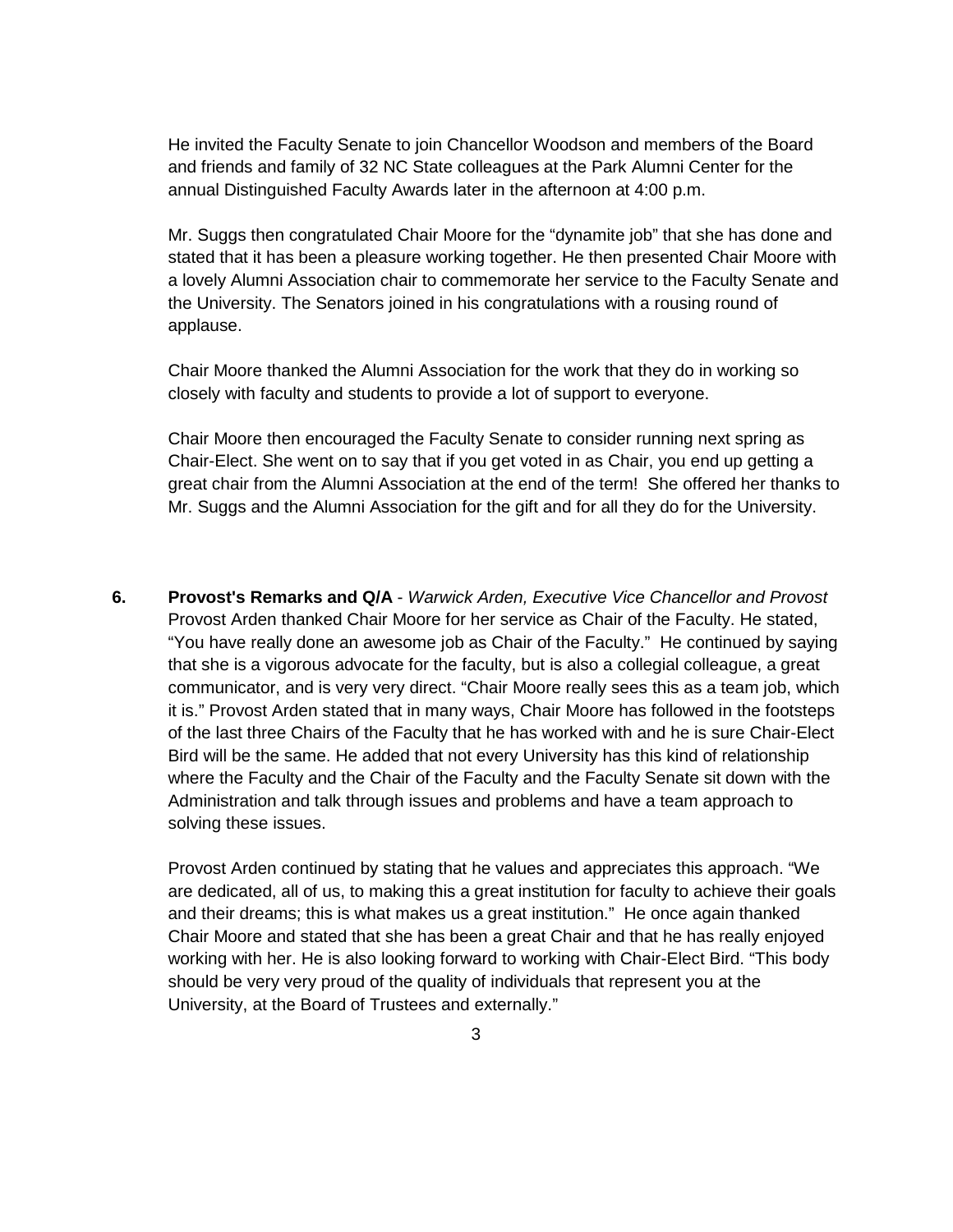#### **7**. **Old and New Business**

**a.** Chair Moore welcomed the newly-elected Senators to the Faculty Senate meeting. They took a few minutes to share additional information with the Senators.

Josh Boyer, newly elected Senator from the General Constituency, shared that he worked with the NCSU Libraries as Head of the User Experience Department. He stated that he is brand new to this experience and is here to learn.

Robert Hayes, newly-elected Senator from the College of Engineering, did not have any comments.

Darby Orcutt, newly-elected Senator from the General Constituency stated that he is glad to be returning to the Senate.

**b.** Dr. Moore explained the process of the Election of the Executive Committee for the 2017-2018 Academic year. She gave Senators who are on the ballot for a position on the Executive Committee and opportunity to say a few words about why they would like to be elected to the Executive Committee:

**Dimitris Argyropoulos**: Not able to attend

**Sarah Ash**: "This would be my second year and she has been on both Executive Committee and Faculty Senate in the past." She stated that she really enjoys Faculty governance and the opportunity to guide the ship and provide insight.

**David Auerbach:** "I am returning, even though retired." He stated that it gives him the opportunity to share vast amounts of knowledge. He has also been on the Executive Committee previously.

**Alton Banks**: He has been on the Executive Committee this year and he thinks this committee serves a very important function in trying to help keep things focused on issues and making sure those issues are given to the appropriate committees. "We have very capable Chairs, which makes the role of the Executive Committee members much easier."

**Tom Barrie**: Could not attend but is interested and is on the ballot

**Rajade Berry-James:** "This is my 30<sup>th</sup> year in higher education." She then gave a brief background introduction. She stated that she is very happy to be a member of the Faculty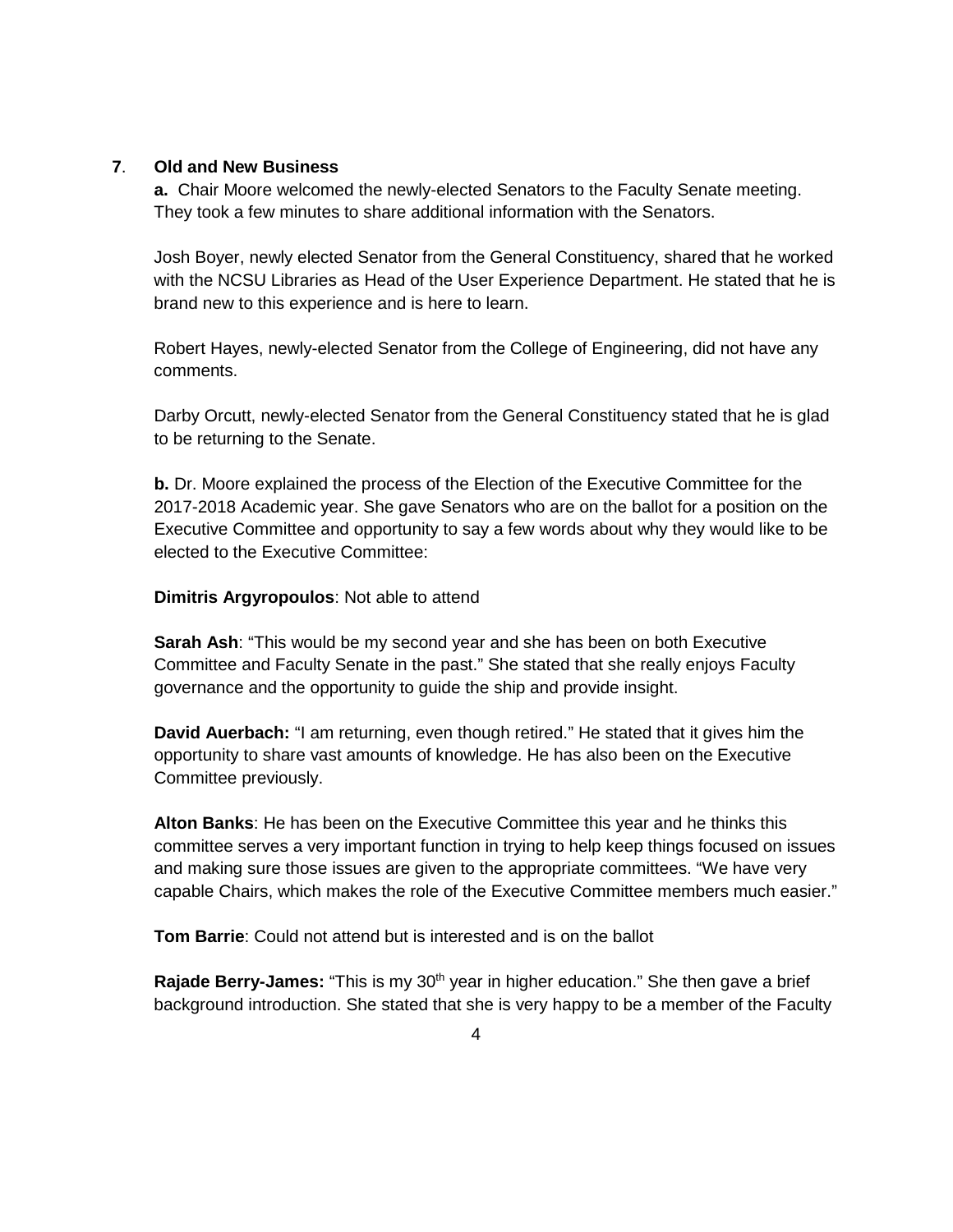at NC State. She has a strong belief in shared governance and she would like to continue to help NC State be even better.

**Marina Bykova:** She has been on the Executive Committee this year and has really enjoyed it. "This Committee serves a very important role and function for the Faculty."

**Beth Fath:** She concurs with what everyone else said, stating that she has learned so much during the year being on the Executive Committee and she would appreciate the opportunity to stay on the Executive Committee so she can delve even further. She also chaired a committee and learned a great deal from that role as well.

**Kerry Havner:** He stated that his election to the Executive Committee could set an age record. He was on the Executive Committee a few years ago and has served five terms on the Faculty Senate. He would be a faithful contributor if elected.

**Philip Sannes**: He stated that after losing the election as Associate Chair, he is desperate.

**Ron Sederoff:** "I am interested in research excellence and what we can do to improve what we do."

These are the 11 candidates for the Executive Committee. You will receive the electronic ballot, where you will vote for six. Six will be determined by vote, and then two more will be selected from the pool by Chair-Elect Bird to complete the roster.

**c.** UNC Faculty Assembly ballots were then distributed and tabulated. Dr. Bird provided information regarding the role of the delegates. Short candidate biographies were also shared and distributed in writing. **Two candidates: Robert Hayes and Jeannette Moore**.

The Council on Athletics ballots were then distributed. Five candidates are on the ballot and their biographical information was distributed. Dr. Moore explained the role of the Council members and stated that they are very active in working with the Director of Athletics. Senator Pearce shared his experience serving on the Council on Athletics. She went onto explain that this is a three-year term. She read the names of the candidates and the Faculty Senate voted. Dr. Moore then asked the candidates who were in attendance to speak to the Faculty Senate to share why they are interested in serving.

**Cynthia Zuckerman Hyman:** She expressed her interest and provided information regarding her background and current work at the University. She stated that her work with Curriculum Development and with DASA has given her the opportunity to work with many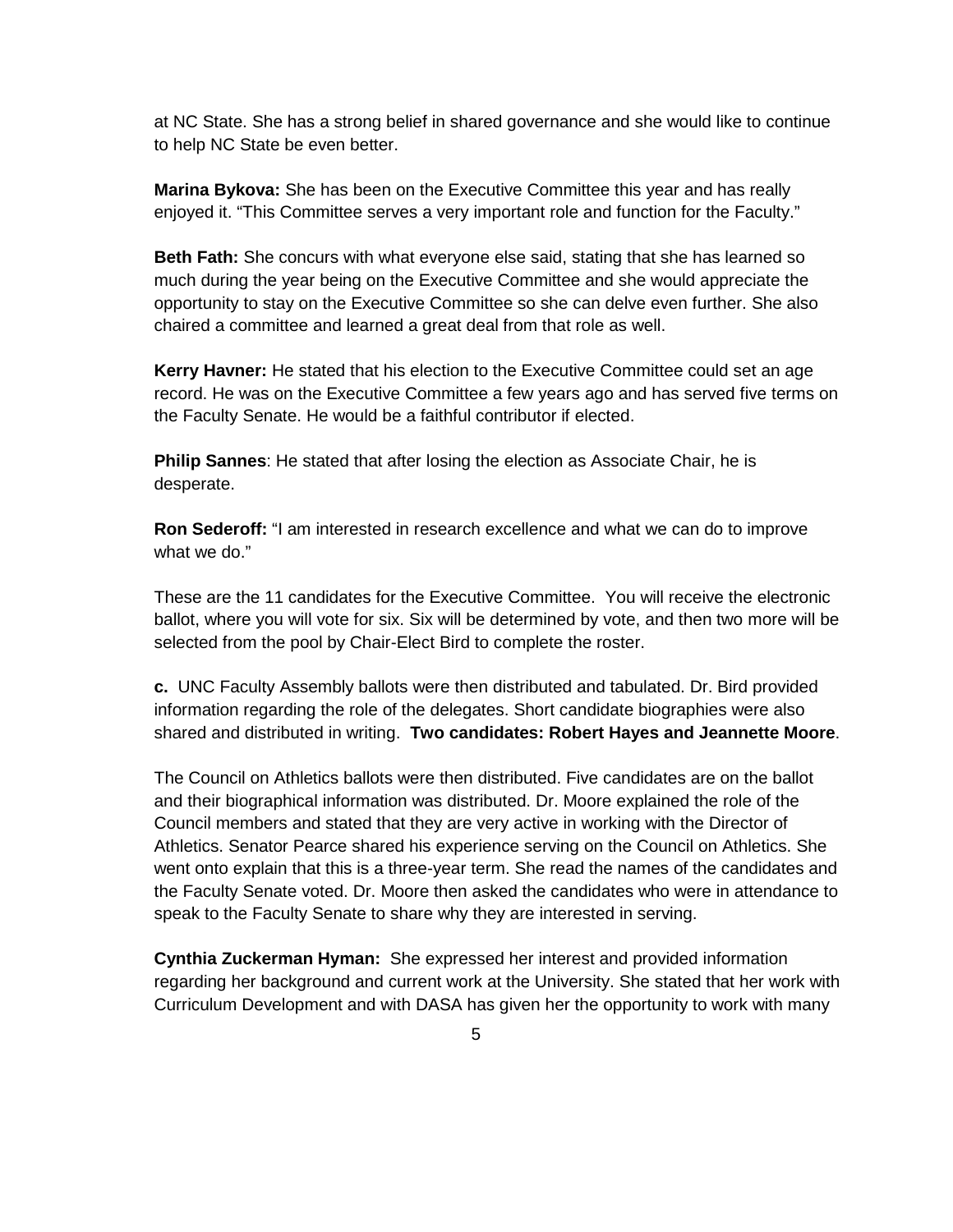diverse groups on campus. She would welcome serving on the Council on Athletics.

**Darby Orcutt:** He explained that his role on campus as a very varied one since 2001. He has worked with many different Colleges and groups across campus and is very wellconnected with the University, having served on many University Committees. As an incoming Senator, Mr. Orcutt stated that he would be a direct point of communication between the Faculty Senate and the Council on Athletics.

Ballots were tabulated for the UNC Faculty Assembly and Chair-Elect Bird announced that Dr. Robert Hayes was elected as the delegate and Dr. Jeannette Moore was elected as the alternate.

**d.** Chair Moore stated that the issue of concern raised at the last Faculty Senate meeting surrounding how suspects are described in Wolf Alert messages, was discussed in Executive Committee and gave this issue to the Resource and Environment committee who has listed this concern as their current and continuing topic. Chair Moore recognized Co-Chair of this committee, Kimberly Ange-van Heugten, who stated that the committee is trying to arrange a meeting time with the proper authorities and parties on campus who can best address this concern.

Chair Moore recognized Chair-Elect Bird to provide information regarding an Instructional Continuity Plan retreat that was attended by Chair Moore, Chair-Elect Bird, Senator Ash and Senator Banks. Chair-Elect Bird provided information regarding information gained from the retreat regarding events and situations on campus that might disrupt the instruction of students and how advance planning and training is needed in order to address situations like floods, flu outbreaks, fire and those types of issues. Representatives from groups across campus provided information regarding the campus response and what is needed to be put into place in order to handle such events. This is an ongoing effort and more information will be forthcoming as discussion continues.

Dr. Katherine Stewart also spoke about the retreat, stating that there were 35 participants, representing all colleges. She stated that the focus will be put on working with departments and program faculty to do local planning, because the most important thing is for faculty in each program to prioritize how they would respond in specific scenarios, and how they would prioritize their courses, their students, etc. Additionally, she stated, there will be some ways that central administration will need to also provide support, depending on the situation or event. She added that central Administration will need to have policies and plans in place to support the local level to make sure reasonable plans in place, focusing on the process of planning. These discussions will continue over the coming academic year.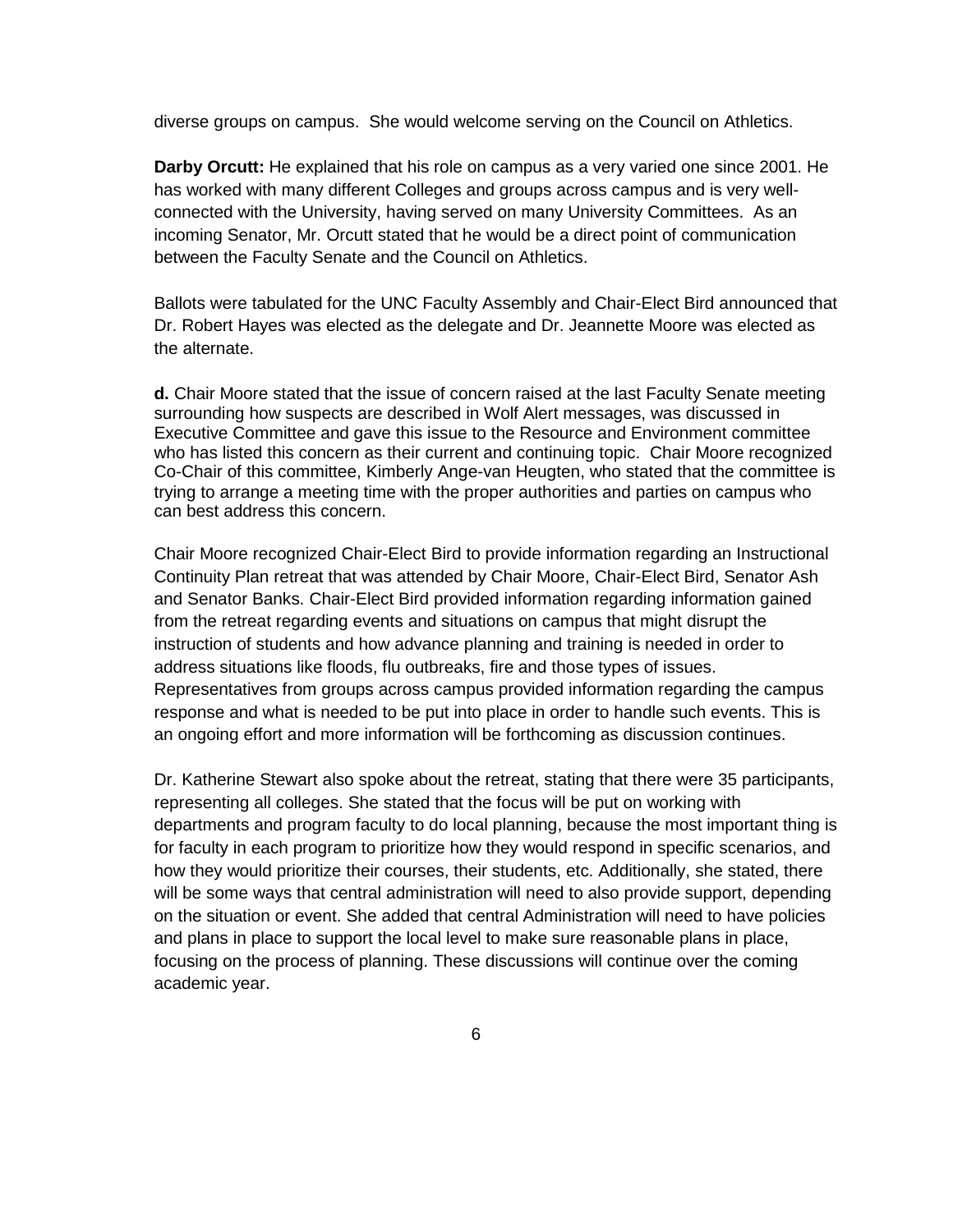Chair Moore thanked Dr. Stewart for seeking input from faculty at this stage, which gives Faculty the opportunity to participate at the ground level.

Senator Berry-James asked if best practices have already been established regarding emergency management.

Dr. Stewart responded that there are some but they are very often those practices consist only in language to include in syllabi. Where things get challenging, she stated, is with the question of how to roll things out at the program level when you are dealing with different types of courses and instruction. She added that there are some best practices that can be pulled from; some other institutions in the system have done some work in this area, but what we are finding is that very often, those best practices tend to assume a "one size fits all" model for instruction, and that is not realistic at NC State. She added that we are going to have to take the best practices and then drag them into the colleges and let college faculty make decisions about who then will apply them.

Chair Moore encouraged the Senators to talk to their colleagues to perhaps come up with suggestions.

Senator Hawkins asked if they are dealing at all with transportation issues; specifically regarding a situation last year when the busses had no bus drivers and there were 1500 biology students who were without transportation to the labs. She asked if there was a way to know things like this ahead of time so planning can be done.

Dr. Stewart responded that they would be looking at many broad topic scenarios, and will included in their discussion scenarios that have actually occurred here in the past and how they might generalize to similar situations. She added that we will use that as part of our planning process.

Senator Parker asked what are the categories of disruptions that are currently being looked at.

Dr. Stewart responded that right now they are focused on the breadth of disruption, meaning how much of the campus is affected. They are looking at those types of things, in addition to physical disruptions and technology disruptions. She added that they would be interested to hear about other major categories that need to be addressed that require quick and local solutions. Dr. Stewart is hopeful that if plans are developed at the local level for certain scenarios and disruptions, that same plan might actually be very useful in other scenarios as well.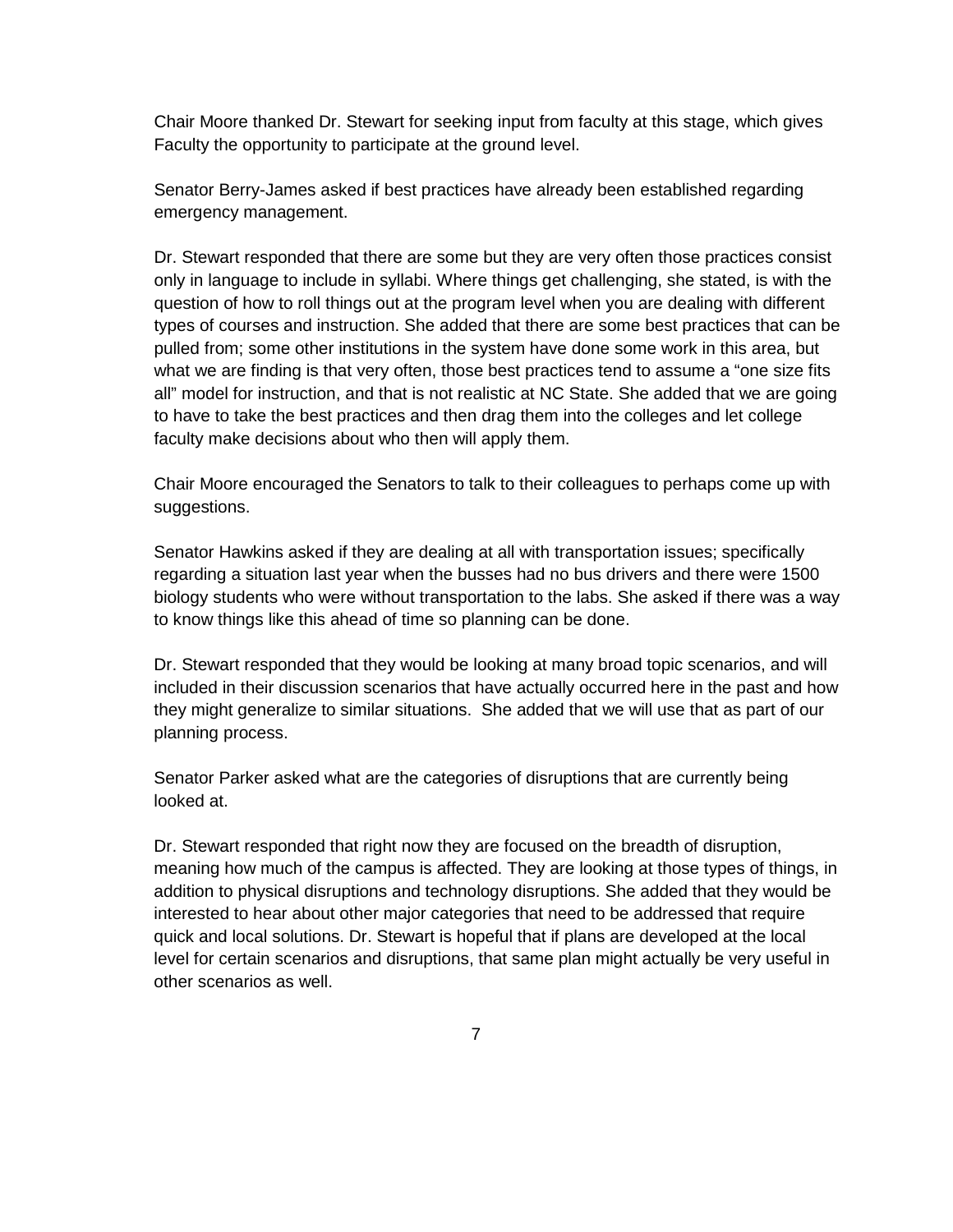Associate Chair Orcutt asked if there is an aspect of this that is looking at student expectations in these scenarios.

Dr. Stewart responded that there have been two discussions thus far, with 30+ faculty or department-level folks, and they have all raised questions about what would this mean in terms of student expectations regarding grading, rescheduling courses, calendar/holiday adjustments, etc. She added, "There are very real implications for making dramatic changes to instruction and the impact that would have on students and the disparate impact that could have on students who have disabilities, who have different religious observances, etc. So any of those types of reorganizations of instruction will have to take those issues into account."

Senator Young asked if there is an existing procedure for faculty to follow if there is a disruption when grades are to be submitted for the semester – internet outage or whatever is the cause. "If you cannot put the grades into the system is there an existing policy or do we wait to be informed of the policy?"

Dr. Stewart does not know the answer to that and asked the Provost if he knew.

Provost Arden responded that he did not know.

Dr. Stewart responded that she would find that information and forward to Chair Moore.

Chair Moore added that the discussions have been relative to making sure the students are able to learn the information they need, especially if it is a class they need that is a prerequisite for other classes, and also to make sure that we stay within SACS compliance. She added that if there was have feedback for Dr. Stewart, she would be thrilled to hear it.

Several Senators and others in the meeting made mention of issues and situations they have seen throughout their careers that were relevant to the conversation.

**e.** Chair Moore relayed to the Faculty Senate that rather than reading committee reports, they were able to view all meeting minutes and updates on the Faculty Senate website at [www.facultysenate.ncsu.edu.](http://www.facultysenate.ncsu.edu/)

f. Chair Moore recognized and thanked Senator Bernhard who is rotating off of Faculty Senate after this term. "He has been on the Faculty Senate many times throughout his tenure at NC State." Senator Bernhard responded by saying that he may return at some time.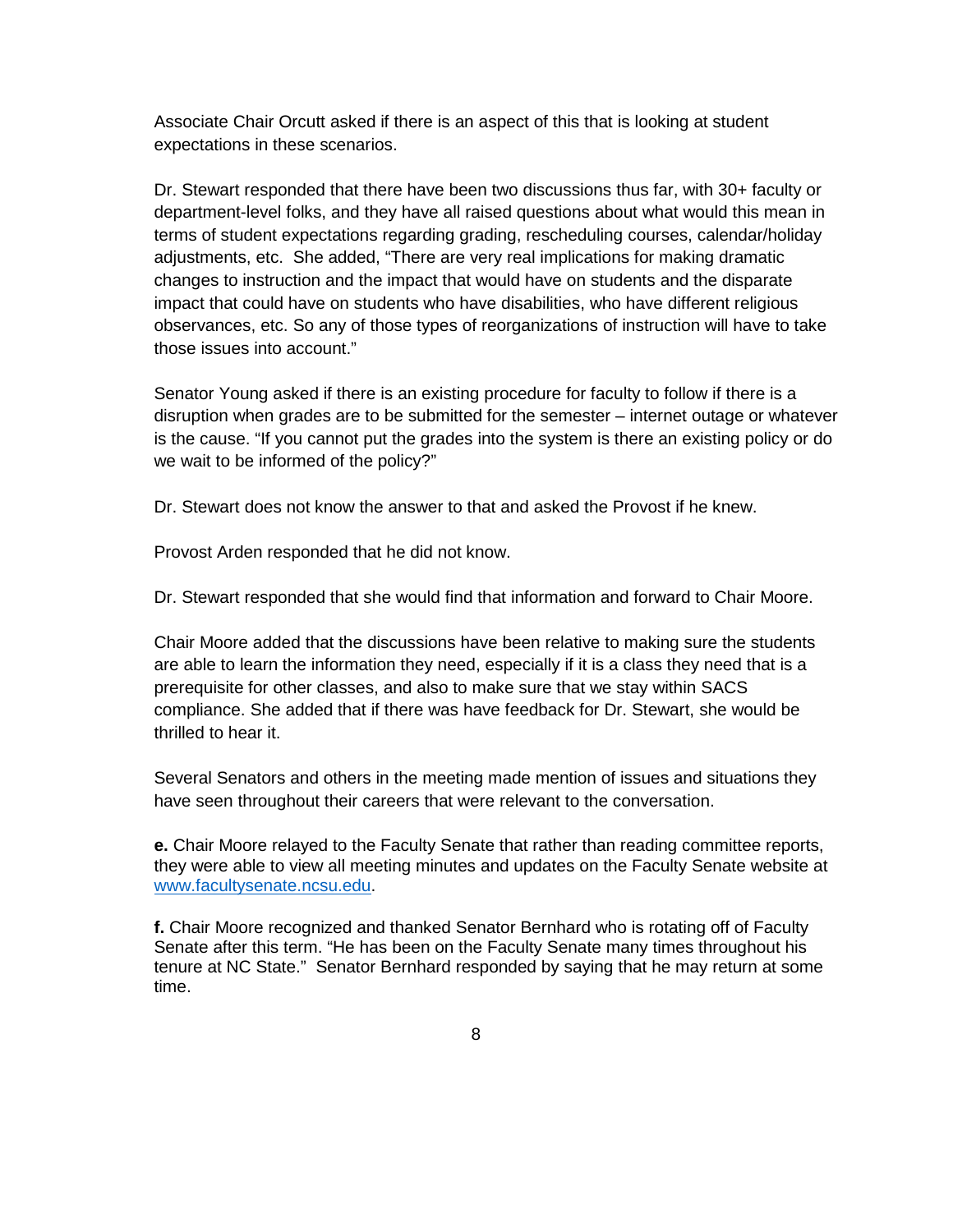Chair Moore also announced that Parliamentarian Jane Lubischer has elected to rotate off of Faculty Senate. Chair Moore conveyed thanks to her as well.

Chair Moore announced that Senator Silverberg was not able to be engaged this year and his seat will be filled with another Senator from the College of Engineering.

**g.** Chair Moore stated that the Senators were provided dates for the Senate Meetings for next academic year and then explained to the newly-elected Senators that they would receive a questionnaire so they could indicated their top two choices of Faculty Senate committees, one of which they will serve.

Chair Moore then encouraged the Senators to go ahead and mark committee meetings, Faculty Senate meetings and Executive Committee meetings (whichever are applicable) on their calendars for next academic year.

**h.** In conclusion, Chair Moore shared some accomplishments of Faculty Senate during her tenure. Accomplishments she noted are:

- **1.** Vowed to always conclude meetings by 4:30 p.m., and with the exception of one meeting, that held true with the exception of one meeting. She was especially pleased that because the meetings were adjourned by 4:30 p.m., some Senators were able to stay around and discuss matters in small groups, which is a good thing.
- **2.** When we had speakers come in, she emphasized to them that we didn't want a PowerPoint lecture; we would like discussion and interaction. If you want input from the Senate, you are welcome; if you want to come tell us about something, just send a memo to be shared. This also helped with attendance this year, which was excellent.
- **3.** During her term, Vernice Stevenson retired from the Executive Assistant position, which she had held for many years. Joni Lancaster was hired last summer to replace Vernice and has done a great job. She thanked Joni for everything she does for the Faculty Senate.
- **4.** During her term, Faculty Senate covered lots of topics and had quite a few resolutions. She also noticed that the name of the voter list was not correctly named and that list name was changed so that the "all-voters" label is no longer confusing to recipients.
- **5.** We replaced some of the chairs and the remaining old chairs will be replaced this summer as well.
- **6.** We are painting the Senate chambers for the first time in many years, which will look very nice. We are also taking down the pictures of the Chairs of the Faculty through